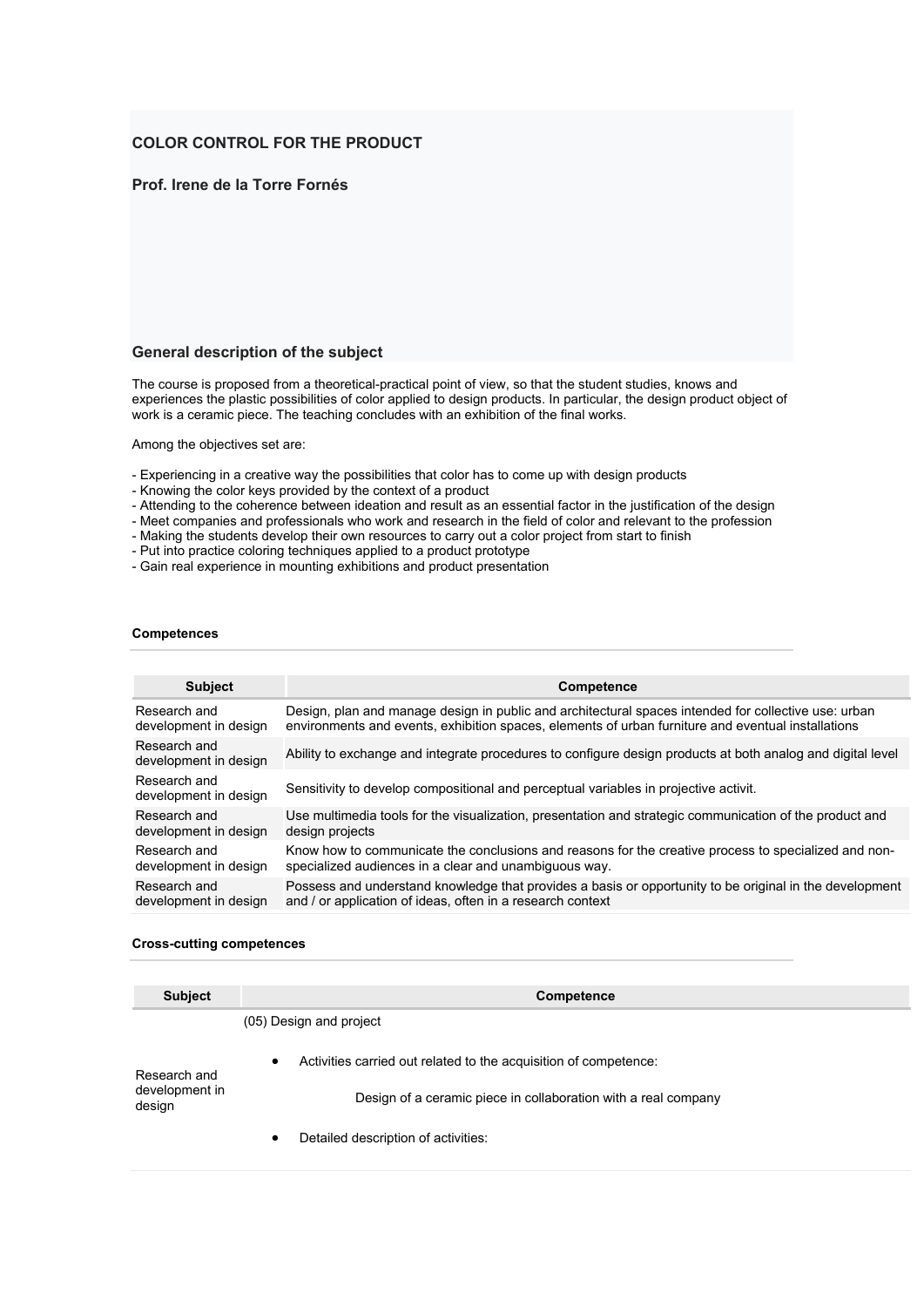| <b>Subject</b>                           | Competence                                                                                                                                                                                                                                                                                                                                                                                                                                        |  |
|------------------------------------------|---------------------------------------------------------------------------------------------------------------------------------------------------------------------------------------------------------------------------------------------------------------------------------------------------------------------------------------------------------------------------------------------------------------------------------------------------|--|
|                                          | It is about applying the theoretical knowledge of the subject applied to product design, in<br>particular, the design of a ceramic piece, under morphological, compositional and chromatic<br>criteria, under a concept (contextual references, etc.) that must support the justification of this<br>design.                                                                                                                                      |  |
|                                          | Evaluation criteria:                                                                                                                                                                                                                                                                                                                                                                                                                              |  |
|                                          | This work constitutes the main block of the subject, and is evaluated individually or in groups<br>of two to three people, depending on the class structure. This work consists of a dossier, a<br>panel and an oral explanation, which are evaluated separately. A justified and coherent<br>ideation with the final result is especially valued, analyzing the different elements that have<br>been taken into account in achieving the design. |  |
|                                          | (06) Teamwork and leadership                                                                                                                                                                                                                                                                                                                                                                                                                      |  |
|                                          | Activities carried out related to the acquisition of competence:                                                                                                                                                                                                                                                                                                                                                                                  |  |
|                                          | The resolution of practical cases of color application in different design products.                                                                                                                                                                                                                                                                                                                                                              |  |
|                                          | Detailed description of activities:                                                                                                                                                                                                                                                                                                                                                                                                               |  |
| Research and<br>development in<br>design | Resolution of practical design cases such as shop windows, interior design, product displays,<br>signage, etc  using chromatic criteria. Work in groups of maximum four people                                                                                                                                                                                                                                                                    |  |
|                                          | Evaluation criteria:                                                                                                                                                                                                                                                                                                                                                                                                                              |  |
|                                          | Evaluation according to the novelty of the proposal, the proper justification and its attractive<br>presentation                                                                                                                                                                                                                                                                                                                                  |  |
|                                          | (08) Effective communication                                                                                                                                                                                                                                                                                                                                                                                                                      |  |
|                                          | Activities carried out related to the acquisition of competence:                                                                                                                                                                                                                                                                                                                                                                                  |  |
|                                          | Reasoned description, at an essentially chromatic level, of existing products as well as<br>exercises proposed in class                                                                                                                                                                                                                                                                                                                           |  |
|                                          | Detailed description of activities:                                                                                                                                                                                                                                                                                                                                                                                                               |  |
| Research and<br>development in<br>design | Individual work presented orally, through exposition in class, submitted to the debate between<br>the rest of the students and the teaching staff. The work is delivered at the end of the<br>presentation                                                                                                                                                                                                                                        |  |
|                                          | Evaluation criteria:                                                                                                                                                                                                                                                                                                                                                                                                                              |  |
|                                          | Evaluation according to the novelty of the proposal, the proper justification of it and its<br>attractive presentation                                                                                                                                                                                                                                                                                                                            |  |
|                                          | (13) Specific instruments                                                                                                                                                                                                                                                                                                                                                                                                                         |  |
| Research and<br>development in<br>design | Activities carried out related to the acquisition of competence:                                                                                                                                                                                                                                                                                                                                                                                  |  |
|                                          | Color measurement of different products in the laboratory                                                                                                                                                                                                                                                                                                                                                                                         |  |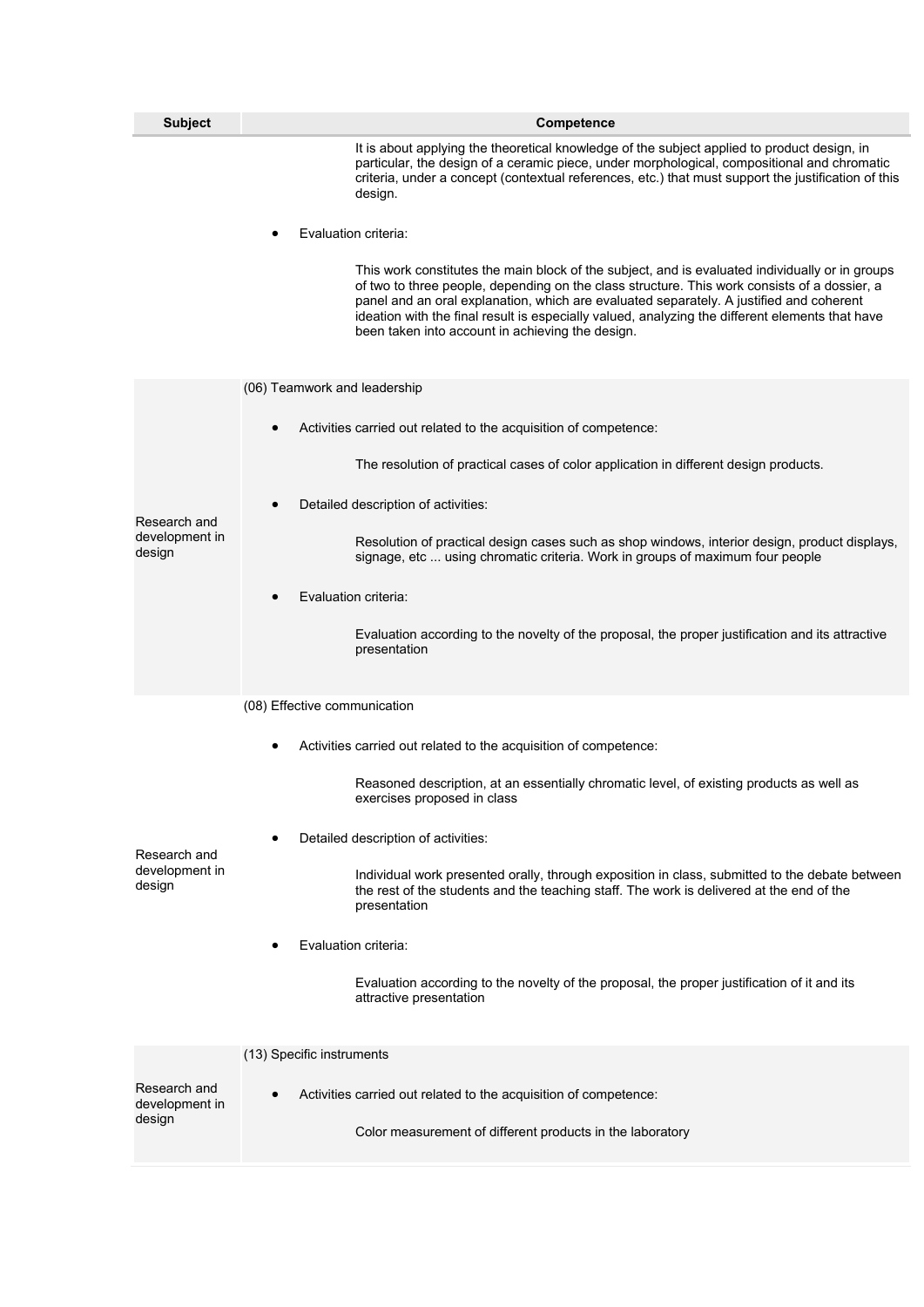| <b>Subject</b> | <b>Competence</b>                                                                                                                                                                                                                                                              |  |
|----------------|--------------------------------------------------------------------------------------------------------------------------------------------------------------------------------------------------------------------------------------------------------------------------------|--|
|                | Detailed description of activities:                                                                                                                                                                                                                                            |  |
|                | The activity consists of the measurement of color of a product carried out in the laboratory<br>through the use of specific material, such as a colorimeter and a contact spectrophotometer,<br>as well as through the use of color charts under different lighting conditions |  |
|                | <b>Evaluation criteria:</b><br>$\bullet$                                                                                                                                                                                                                                       |  |
|                | The work is individual and consists of the presentation of the chromatic data of a product,<br>obtained with the laboratory measurement material, with a justification.                                                                                                        |  |

#### **Recommended knowledge**

-Basic knowledge of the fundamentals of color.

-Management, at user level, of color notation systems.

-Management, at the user level, of the most common computer programs and prototyping tools in the field of design. In particular, it is essential that the student use the graphic design and image processing software (Photoshop)

-Interest and sensitivity for the chromatic aspects for the design of the product and its implementation in materials.

### **Selection and structuring of the Teaching Units**

### 1. **Color nomenclature for the product**

- 1. Theoretical foundations of color
- 2. Color notation systems. Color charts. Color spaces
- 3. Instrumentation for measurement and color control
- 4. Contrasts and harmonies
- 5. Perceptions modified by physical and physiological causes
- 2. **Plastic possibilities of color as a differential factor of the products**
	- 1. Color to interfere with visual perception of shape
		- 2. Color to describe the product<br>3. Color for its intrinsic plastic va
		- Color for its intrinsic plastic value
		- 4. Art references

### 3. **Psychological aspects of color**

- 1. Cultural aspects related to color
- 2. Color preferences
- 3. Psychosomatic aspects of color
- 4. Color and Product Marketing

# 4. **Research Centers, industries and color professionals**

- 1. Color professionals
	- 2. Visits
	- 3. National and foreign entities related to color

### **Distribution**

| Didactic unit                                                          | <b>Classroom Theory</b> | <b>Laboratory Practice</b> | <b>Field Practice</b> |
|------------------------------------------------------------------------|-------------------------|----------------------------|-----------------------|
| Color nomenclature for the product                                     |                         |                            | --                    |
| Plastic possibilities of color as a differential factor of the product | 6                       | 10                         |                       |
| Psychological aspects of color                                         |                         |                            |                       |
| Research Centers, industries and color professionals                   |                         |                            |                       |
| Total hours:                                                           | 20                      | 23                         |                       |